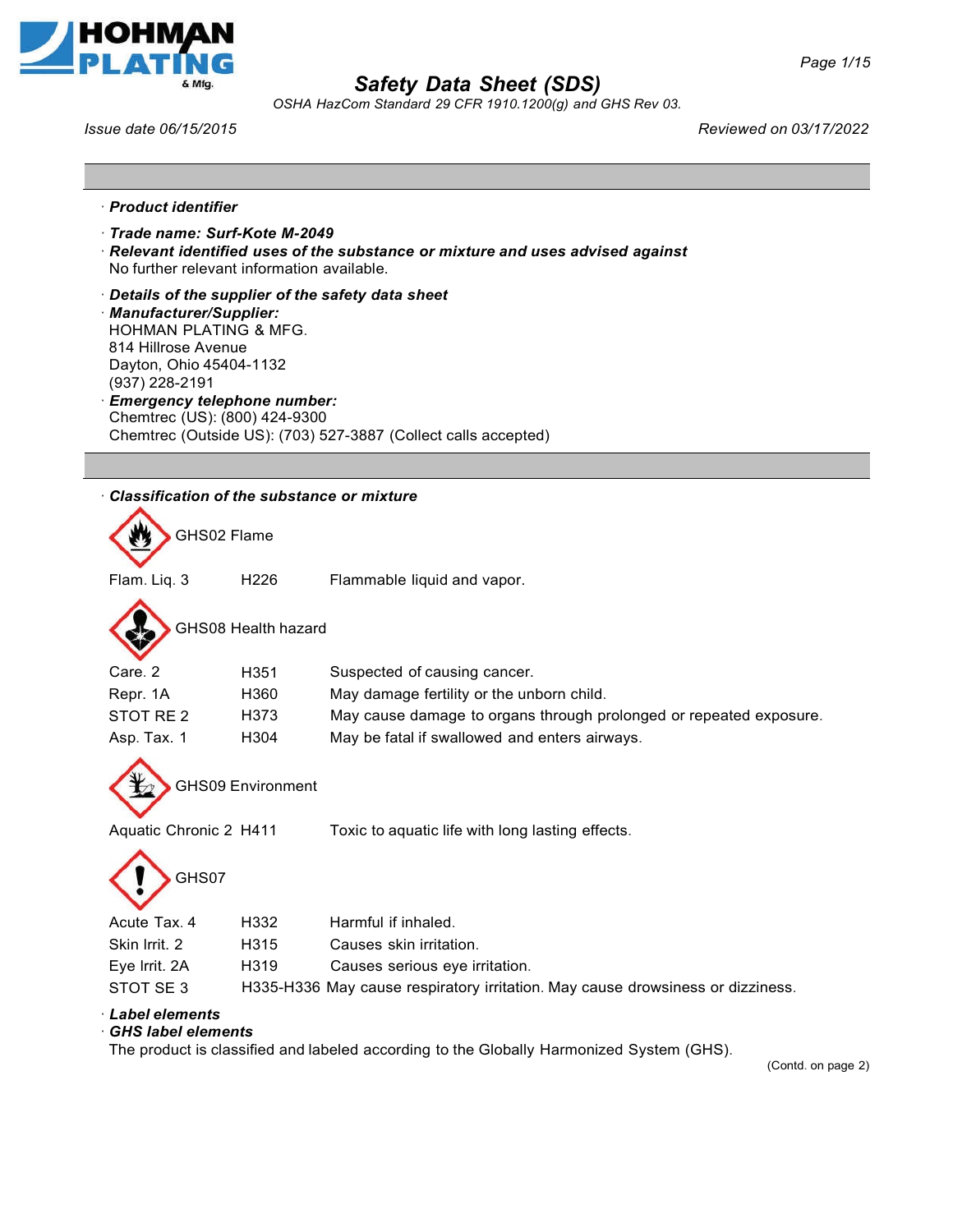

*OSHA HazCom Standard 29 CFR 1910.1200(g) and GHS Rev 03.*

*Issue date 06/15/2015 Reviewed on 03/17/2022*

*Page 2/15*

*Trade name: Surf-Kote M-2049*



· *Signal word* Danger

### · *Hazard-determining components of labeling:* Molybdenum Disulphide

Toluene Methyl isobutyl ketone trilead bis(orthophosphate) Antimony trioxide

#### · *Hazard statements*

Flammable liquid and vapor.

Harmful if inhaled.

Causes skin irritation.

Causes serious eye irritation. Suspected of causing cancer.

May damage fertility or the unborn child.

May cause respiratory irritation. May cause drowsiness or dizziness.

May cause damage to organs through prolonged or repeated exposure.

May be fatal if swallowed and enters airways.

Toxic to aquatic life with long lasting effects.

#### · *Precautionary statements*

Keep away from heat/sparks/open flames/hot surfaces. - No smoking.

Use explosion-proof electrical/ventilating/lighting/equipment.

Do not breathe dust/fume/gas/mist/vapors/spray.

Avoid breathing dust/fume/gas/mist/vapors/spray.

Use only outdoors or in a well-ventilated area.

Wear protective gloves/ eye protection/ face protection.

Wear protective gloves.

Wear eye protection / face protection.

Ground/bond container and receiving equipment.

Use only non-sparking tools.

Avoid release to the environment.

Take precautionary measures against static discharge.

Wash thoroughly after handling.

Obtain special instructions before use.

Do not handle until all safety precautions have been read and understood.

If swallowed: Immediately call a poison center/doctor.

IF **ON SKIN** (or hair): Remove/Take off immediately all contaminated clothing. Rinse skin with water/shower.

If in eyes: Rinse cautiously with water for several minutes. Remove contact lenses, if present and easy to do. Continue rinsing.

Specific treatment (see supplementary first aid instructions on this Safety Data Sheet).

IF INHALED: Remove victim to fresh air and keep at rest in a position comfortable for breathing.

Call a poison center/doctor if you feel unwell.

IF exposed or concerned: Get medical advice/attention.

If skin irritation occurs: Get medical advice/attention.

If eye irritation persists: Get medical advice/attention.

Get medical advice/attention if you feel unwell.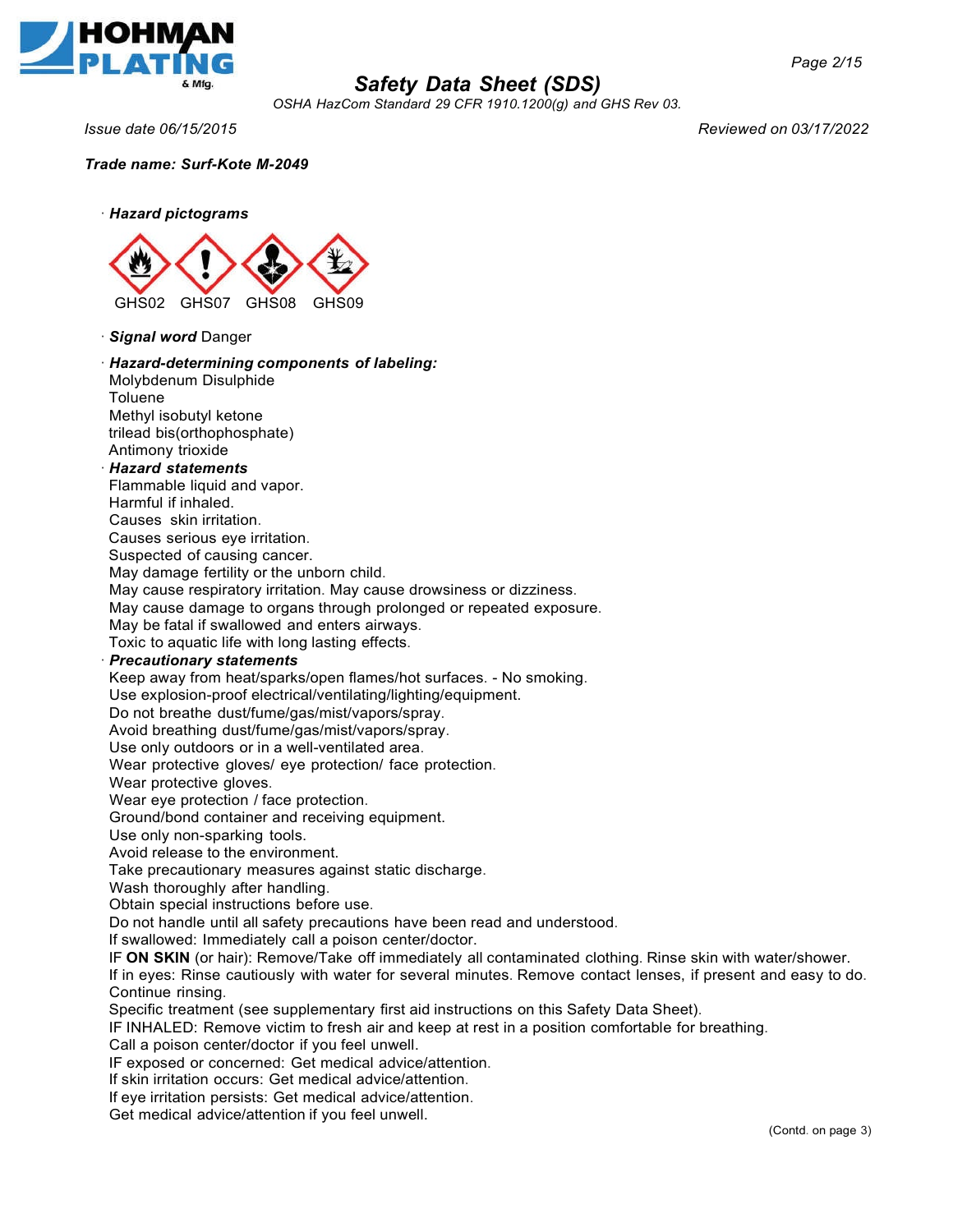

*OSHA HazCom Standard 29 CFR 1910.1200(g) and GHS Rev 03.*

### *Trade name: Surf-Kote M-2049*

*Issue date 06/15/2015 Reviewed on 03/17/2022*

Do NOT induce vomiting. In case of fire: Use for extinction: CO2, powder or water spray. If on skin: Wash with plenty of water. Collect spillage. Take off contaminated clothing and wash it before reuse. Store locked up. Store in a well-ventilated place. Keep container tightly closed. Store in a well-ventilated place. Keep cool. Dispose of contents/container in accordance with local/regional/national/international regulations. · *Unknown acute toxicity:* 16 percent of the mixture consists of ingredient(s) of unknown toxicity. · *Classification system:*

· *NFPA ratings (scale O* **-** *4)*



· *HMIS-ratings (scale O* **-** *4)*

Health =  $*1$ Fire= 3 Reactivity  $= 0$ REACTIVITY@]

· *Hazard(s) not otherwise classified (HNOC):* None known

### · *Chemical characterization: Mixtures*

· *Description:* Mixture of substances listed below with nonhazardous additions.

| <b>Dangerous Components:</b> |                                                                                                                        |           |
|------------------------------|------------------------------------------------------------------------------------------------------------------------|-----------|
| CAS: 108-88-3                | Toluene                                                                                                                | 15-35%    |
| RTECS: XS 5250000            | Flam. Liq. 2, H225; Bepr. 2, H361; STOT RE 2, H373; Asp. Tax. 1,<br>H304; Skin Irrit. 2, H315; STOT SE 3, H336         |           |
| CAS: 1317-33-5               | Molybdenum Disulphide                                                                                                  | 15-35%    |
|                              | RTECS: QA 4697000 3 Acute Tax. 4, H332                                                                                 |           |
| CAS: 108-10-1                | Methyl isobutyl ketone                                                                                                 | 15-35%    |
| RTECS: SA 9275000            | ⊙ Flam. Liq. 2, H225; ⓒ Care. 2, H351; ① Acute Tax. 4, H332; Eye Irrit. 2A,<br>H319; STOT SE 3, H335                   |           |
| CAS: 78-93-3                 | Methyl ethyl ketone                                                                                                    | 15-35%    |
| RTECS: EL 6475000            | <b>Example 2, H225; 1)</b> Eye Irrit. 2A, H319; STOT SE 3, H336                                                        |           |
| CAS: 28470-78-2              | Formaldehyde Polymer with 3-Chloro-1-Propene & Phenol<br>(1) Skin Irrit. 2, H315; STOT SE 3, H335; Eye Irrit. 2B, H320 | 15-35%    |
|                              | Skin Irrit. 2, H315; STOT SE 3, H335; Eye Irrit. 2B, H320                                                              |           |
| CAS: 1309-64-4               | Antimony trioxide                                                                                                      | $2 - 12%$ |
|                              | Care. 2, H351                                                                                                          |           |
| CAS: 7446-27-7               | trilead bis(orthophosphate)                                                                                            | $2 - 12%$ |
|                              | Care. 2, H351; Repr. 1A, H360; STOT RE 2, H373; 4 Aquatic Acute 1,<br>H400; Aquatic Chronic 1, H410                    |           |
| CAS: 71-36-3                 | <b>Butanol</b>                                                                                                         | 2.5%      |
| RTECS: EO 1400000            | H315; STOT SE 3, H335-H336                                                                                             |           |

(Contd. on page 4)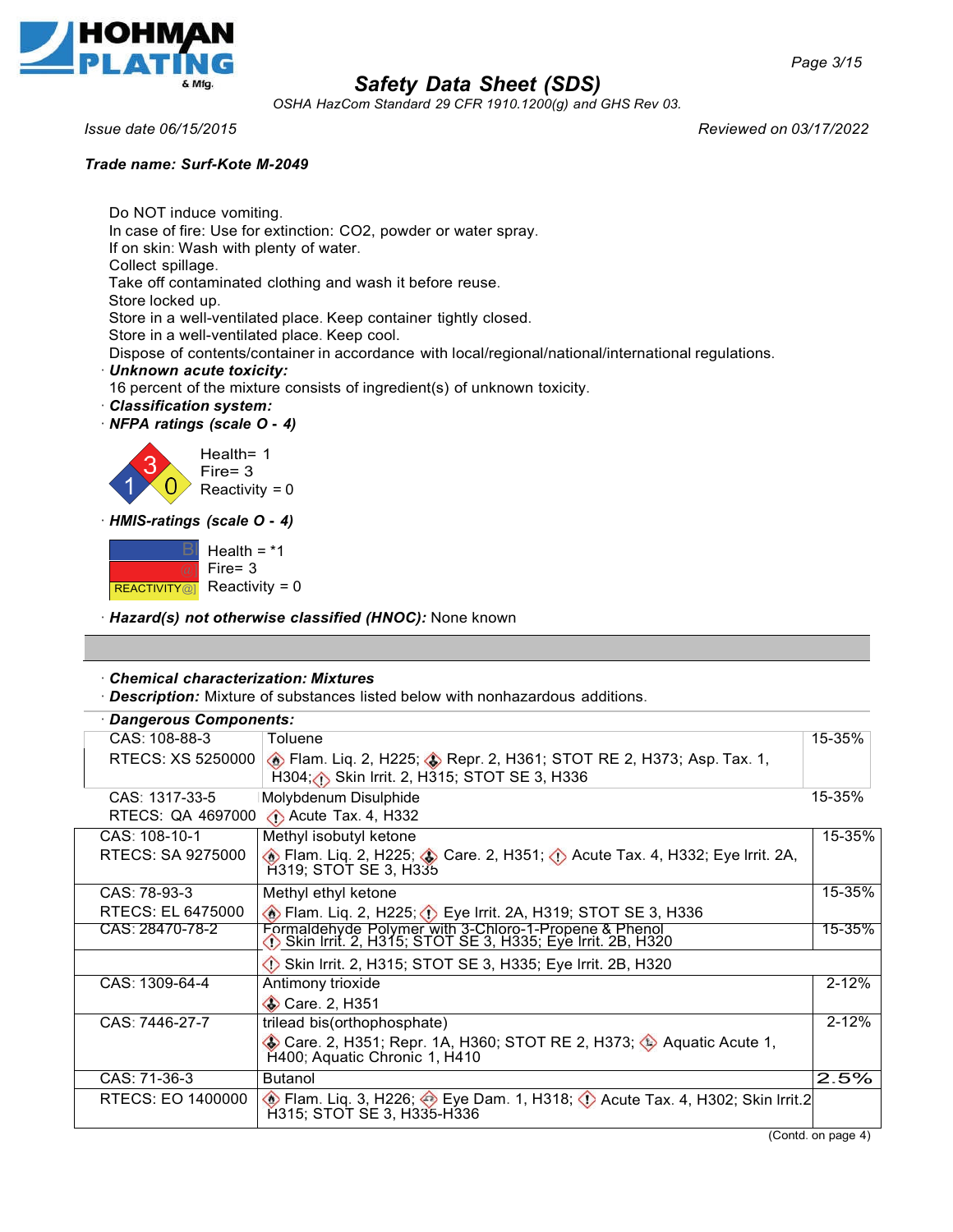

*OSHA HazCom Standard 29 CFR 1910.1200(g) and GHS Rev 03.*

*Issue date 06/15/2015 Reviewed on 03/17/2022*

*Page 4/15*

*Trade name: Surf-Kote M-2049*

· *Description of first aid measures* · *General information:* Symptoms of poisoning may even occur after several hours; therefore medical observation for at least 48 hours after the accident. · *After inhalation:* Supply fresh air. If required, provide artificial respiration. Consult doctor if symptoms persist. In case of unconsciousness, place patient securely on side position for transportation. · *After skin contact:* Immediately wash with water and soap and rinse thoroughly. If skin irritation occurs, consult a doctor. · *After eye contact:* Rinse opened eye for at least 15 minutes under running water. If symptoms persist, consult a doctor. · *After swallowing:* If swallowed and symptoms occur, consult a doctor. · *Information for doctor:* · *Most important symptoms and effects, both acute and delayed:* No further relevant information available. · *Indication of any immediate medical attention and special treatment needed* No further relevant information available. · *Extinguishing media* · *Suitable extinguishing agents:* CO2, sand, extinguishing powder. Do not use water. · *For safety reasons unsuitable extinguishing agents:* Water with full jet · *Special hazards arising from the substance or mixture* No further relevant information available. · *Advice for firefighters* · *Protective equipment:* Mouth respiratory protective device. As in any fire, wear self-contained breathing apparatus pressure-demand (NIOSH approved or equivalent), and full protective gear to prevent contact with skin and eyes. · *Personal precautions, protective equipment and emergency procedures* Wear protective equipment. Keep unprotected persons away. · *Environmental precautions:* Inform respective authorities in case of seepage into water course or sewage system. Do not allow to enter sewers/ surface or ground water. · *Methods and material for containment and cleaning up:* Absorb with liquid-binding material (i.e. sand, diatomite, acid binders, universal binders, sawdust). Dispose contaminated material as waste according to section 13. Ensure adequate ventilation. Do not flush with water or aqueous cleansing agents Dispose of the collected material according to regulations. · *Reference to other sections* See Section 7 for information on safe handling. See Section 8 for information on personal protection equipment. See Section 13 for disposal information. (Contd. on page 5)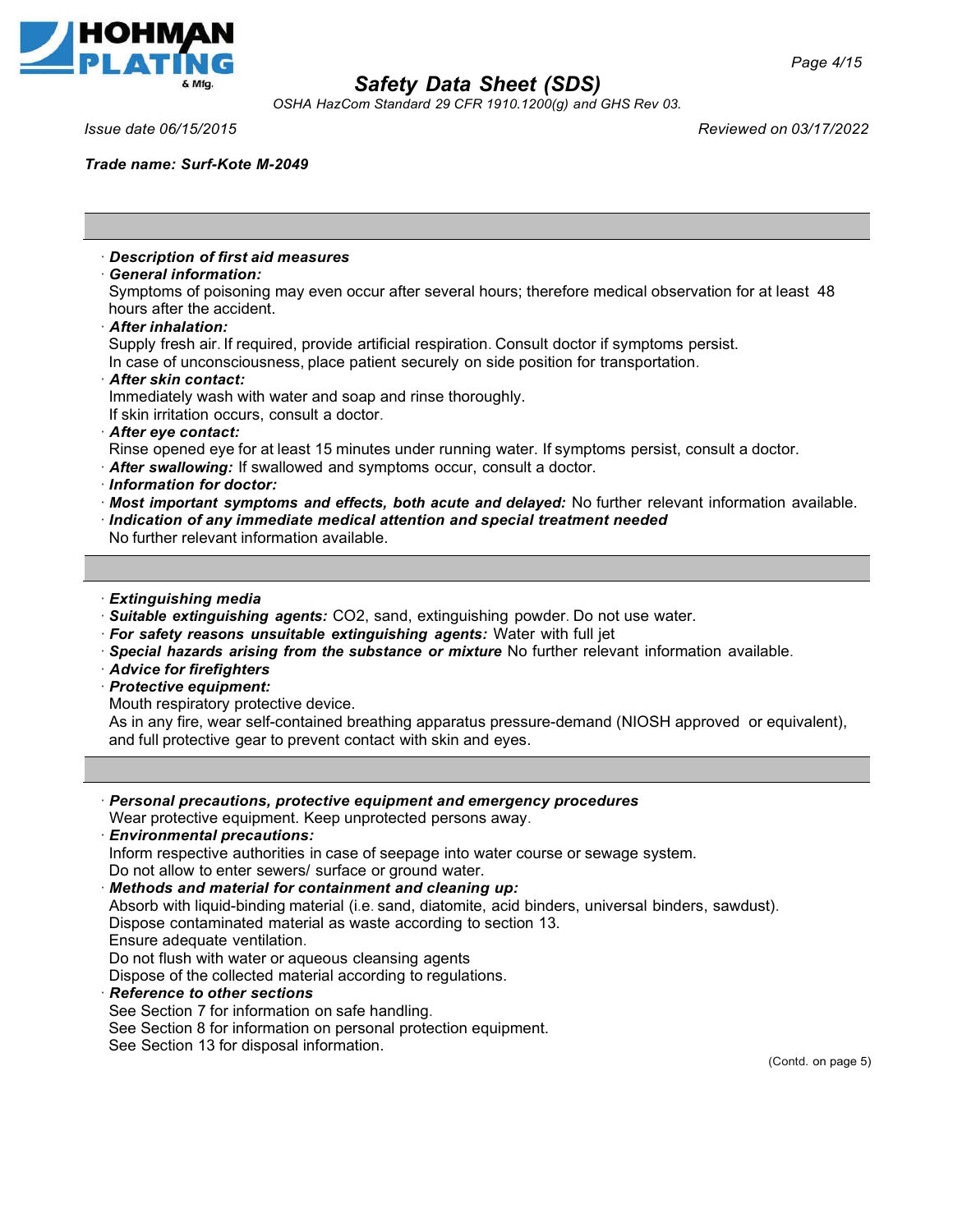

*OSHA HazCom Standard 29 CFR 1910.1200(g) and GHS Rev 03.*

· *Handling:*

· *Storage:*

#### *Trade name: Surf-Kote M-2049*

· *Precautions for safe handling*

Prevent formation of aerosols.

Open and handle receptacle with care.

Keep ignition sources away - Do not smoke. Protect against electrostatic charges. Keep protective respiratory device available.

· *Further information about storage conditions:*

Ensure good ventilation/exhaustion at the workplace.

· *Information about protection against explosions and fires:*

· *Conditions for safe storage, including any incompatibilities*

· *Requirements to be met by storerooms and receptacles:* Store in a cool location.

· *Information about storage in one common storage facility:* Not required.

*Issue date 06/15/2015 Reviewed on 03/17/2022*

| Keep receptacle tightly sealed.<br>Store in cool, dry conditions in well sealed receptacles.                            |  |  |
|-------------------------------------------------------------------------------------------------------------------------|--|--|
| Specific end use(s) No further relevant information available.                                                          |  |  |
|                                                                                                                         |  |  |
| Additional information about design of technical systems: No further data; see section 7.                               |  |  |
| Control parameters                                                                                                      |  |  |
| Components with occupational exposure limits:                                                                           |  |  |
| 108-88-3 Toluene                                                                                                        |  |  |
| PEL Long-term value: 200 ppm<br>Ceiling limit value: 300; 500* ppm<br>*10-min peak per 8-hr shift                       |  |  |
| REL Short-term value: 560 mg/m <sup>3</sup> , 150 ppm<br>Long-term value: 375 mg/m <sup>3</sup> , 100 ppm               |  |  |
| TLV   Long-term value: 75 mg/m <sup>3</sup> , 20 ppm<br><b>BEi</b>                                                      |  |  |
| 1317-33-5 Molybdenum Disulphide                                                                                         |  |  |
| PEL Long-term value: 15* mg/m <sup>3</sup><br>*Total dust                                                               |  |  |
| TLV Long-term value: $10^*3^{**}$ mg/m <sup>3</sup><br>as Mo; *inhalable fraction ** respirable fraction                |  |  |
| 108-10-1 Methyl isobutyl ketone                                                                                         |  |  |
| PEL Long-term value: 410 mg/m <sup>3</sup> , 100 ppm                                                                    |  |  |
| REL Short-term value: 300 mg/m <sup>3</sup> , 75 ppm<br>Long-term value: 205 mg/m <sup>3</sup> , 50 ppm                 |  |  |
| Short-term value: 307 mg/m <sup>3</sup> , 75 ppm<br><b>TLV</b><br>Long-term value: 82 mg/m <sup>3</sup> , 20 ppm<br>BEi |  |  |
| 78-93-3 Methyl ethyl ketone                                                                                             |  |  |
| PEL   Long-term value: 590 mg/m <sup>3</sup> , 200 ppm                                                                  |  |  |
| (Contd. on page 6)                                                                                                      |  |  |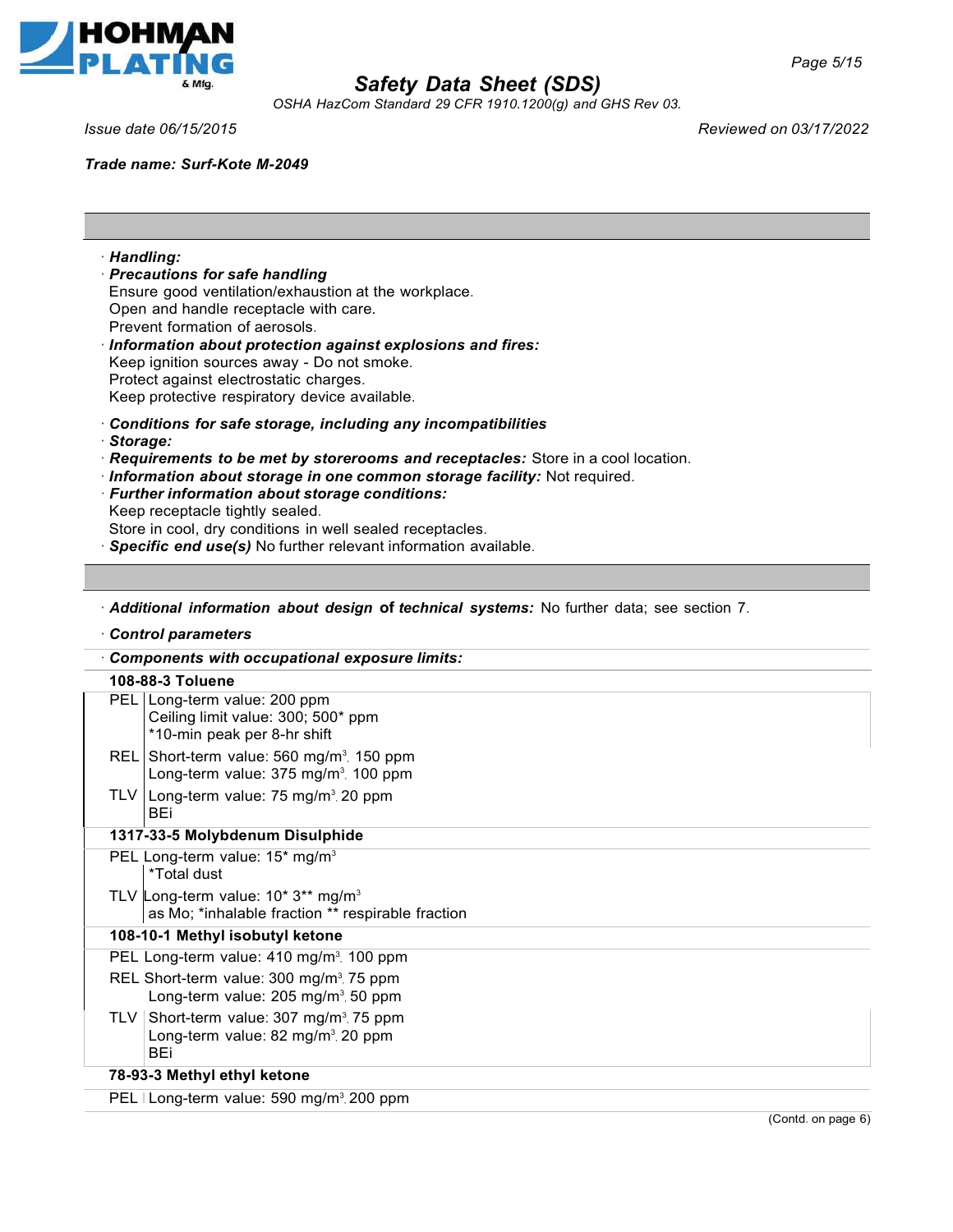

*OSHA HazCom Standard 29 CFR 1910.1200(g) and GHS Rev 03.*

### *Trade name: Surf-Kote M-2049*

*Issue date 06/15/2015 Reviewed on 03/17/2022*

| REL Short-term value: 885 mg/m <sup>3</sup> , 300 ppm<br>Long-term value: 590 mg/m <sup>3</sup> , 200 ppm                 |
|---------------------------------------------------------------------------------------------------------------------------|
| TLV   Short-term value: 885 mg/m <sup>3</sup> , 300 ppm<br>Long-term value: 590 mg/m <sup>3</sup> , 200 ppm<br><b>BEi</b> |
| 1309-64-4 Antimony trioxide                                                                                               |
| PEL Long-term value: 0.5 mg/m <sup>3</sup>                                                                                |
| REL Long-term value: 0.5 mg/m <sup>3</sup><br>as Sb                                                                       |
| TLV Long-term value: $0.5 \text{ mg/m}^3$<br>as Sb; Production: L                                                         |
| 7446-27-7 trilead bis(orthophosphate)                                                                                     |
| PEL Long-term value: 0.05* mg/m <sup>3</sup><br>*see 29 CFR 1910.1025                                                     |
| REL Long-term value: 0.05* mg/m <sup>3</sup><br>*8-hr TWA, See Pocket Guide App. C                                        |
| TLV Long-term value: $0.05 \text{ mg/m}^3$<br>BEi                                                                         |
| 71-36-3 Butanol                                                                                                           |
| PEL Long-term value: 300 mg/m <sup>3</sup> , 100 ppm                                                                      |
| REL Ceiling limit value: 150 mg/m <sup>3</sup> , 50 ppm<br>Skin                                                           |
| TLV Long-term value: 61 mg/m <sup>3</sup> , 20 ppm                                                                        |
| · Ingredients with biological limit values:                                                                               |
| 108-88-3 Toluene                                                                                                          |
| BEi 0.02 mg/L<br>blood<br>prior to last shift of workweek<br>Toluene                                                      |
| $0.03$ mg/L<br>urine<br>end of shift<br>Toluene                                                                           |
| 0.3 mg/g creatinine<br>urine<br>end of shift<br>o-Cresol with hydrolysis (background)                                     |
| 108-10-1 Methyl isobutyl ketone                                                                                           |
| BEi 1 mg/L<br>urine<br>end of shift<br><b>MIBK</b>                                                                        |

(Contd. on page 7)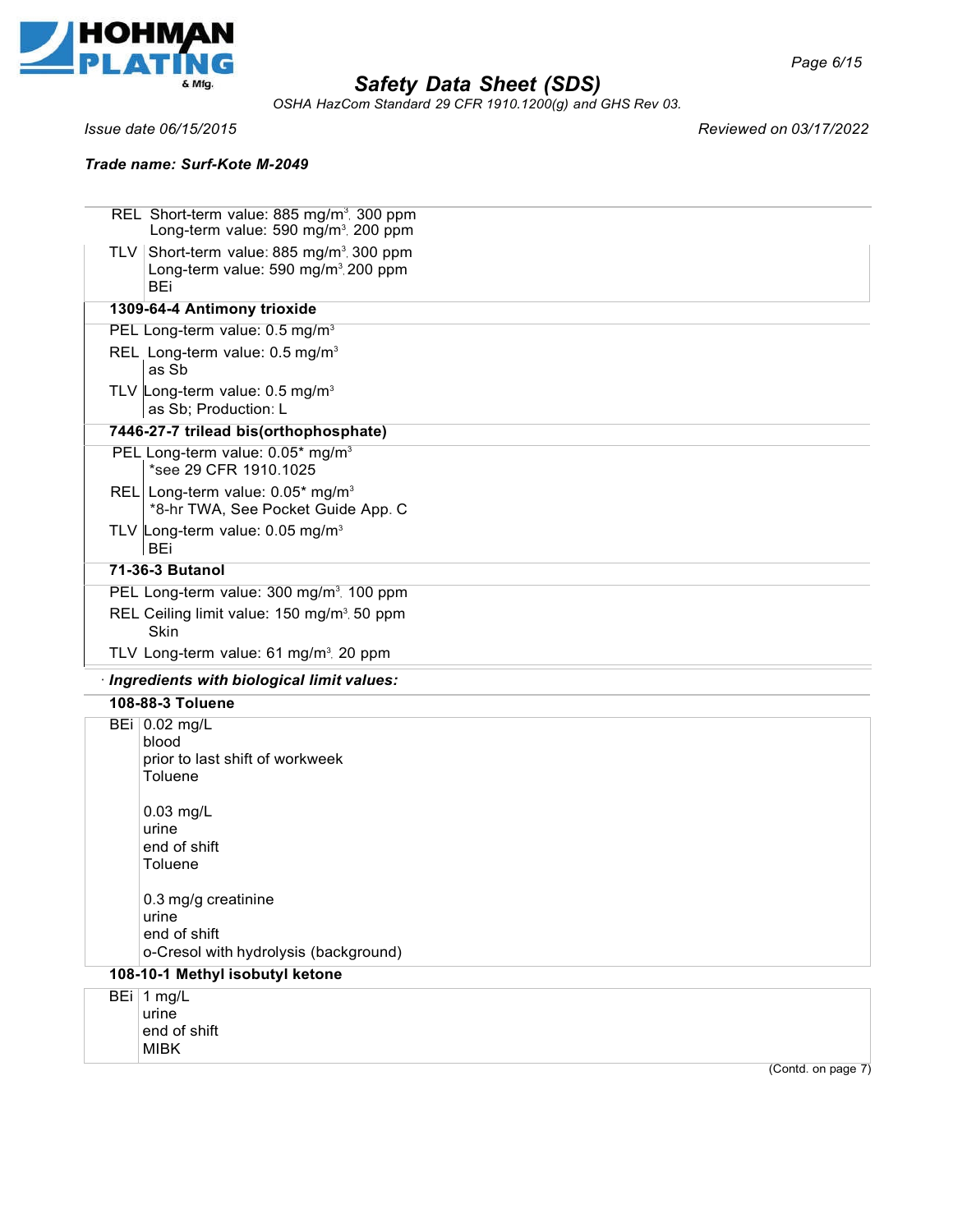

*OSHA HazCom Standard 29 CFR 1910.1200(g) and GHS Rev 03.*

*Issue date 06/15/2015 Reviewed on 03/17/2022*

*Trade name: Surf-Kote M-2049*

#### **78-93-3 Methyl ethyl ketone**

BEi | 2 mg/L urine end of shift MEK

· *Additional information:* The lists that were valid during the creation of this SOS were used as basis.

- · *Exposure controls*
- · *Personal protective equipment:*
- · *General protective and hygienic measures:*

The usual precautionary measures for handling chemicals should be followed.

Keep away from foodstuffs, beverages and feed.

Immediately remove all soiled and contaminated clothing and wash before reuse.

Wash hands before breaks and at the end of work.

Store protective clothing separately.

Avoid contact with the eyes and skin.

- · *Breathing equipment:* Not required.
- · *Protection of hands:*



Protective gloves

The glove material has to be impermeable and resistant to the product/ the substance/ the preparation.

Due to missing tests no recommendation to the glove material can be given for the product/ the preparation/ the chemical mixture.

Select glove material based on penetration times, rates of diffusion and degradation.

#### · *Material of gloves*

The selection of the suitable gloves does not only depend on the material, but also on further marks of quality and varies from manufacturer to manufacturer. As the product is a preparation of several substances, the resistance of the glove material cannot be calculated in advance and has therefore to be checked prior to the application.

### · *Penetration time of glove material*

The exact break-through time has to be determined and observed by the manufacturer of the protective gloves.

#### · *Eye protection:*



Tightly sealed goggles

- · *Information on basic physical and chemical properties*
- · *General Information*
- · *Appearance:*

*Form:*

*Color:*

- · *Odor:*
- · *Odor threshold:*

**Liquid** Bluish black Organic solvent Not determined.

· **pH-value:** Not determined.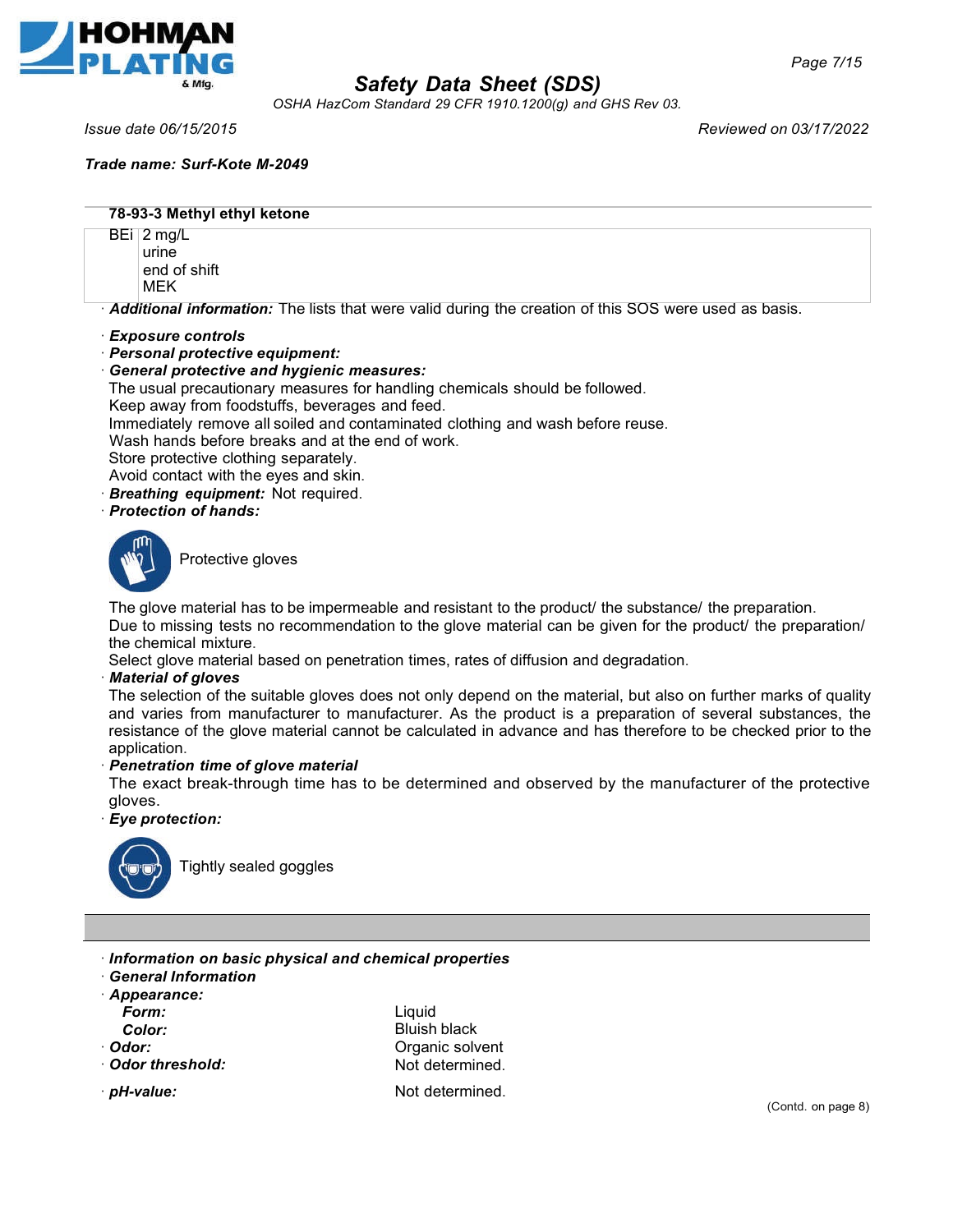

*OSHA HazCom Standard 29 CFR 1910.1200(g) and GHS Rev 03.*

#### *Trade name: Surf-Kote M-2049*

*Issue date 06/15/2015 Reviewed on 03/17/2022*

| · Change in condition<br><b>Melting point/Melting range:</b><br><b>Boiling point/Boiling range:</b> | Not determined.<br>76 °C (169 °F)                                                                 |
|-----------------------------------------------------------------------------------------------------|---------------------------------------------------------------------------------------------------|
| · Flash point:                                                                                      | 23 °C (73 °F)                                                                                     |
| · Flammability (solid, gaseous):                                                                    | Not applicable.                                                                                   |
| · Ignition temperature:                                                                             | 460 °C (860 °F)                                                                                   |
| · Decomposition temperature:                                                                        | Not determined.                                                                                   |
| · Auto igniting:                                                                                    | Product is not self-igniting.                                                                     |
| · Danger of explosion:                                                                              | Product is not explosive. However, formation of explosive air/vapor<br>mixtures are possible.     |
| · Explosion limits:<br>Lower:<br>Upper:                                                             | $1.2$ Vol <sup><math>\%</math></sup><br>11.5 Vol%                                                 |
| $\cdot$ Vapor pressure @ 20 $^{\circ}$ C (68 $^{\circ}$ F):                                         | 95 hPa (71 mm Hg)                                                                                 |
| $\cdot$ Density@ 20 °C (68 °F):<br>· Relative density<br>· Vapor density<br>· Evaporation rate      | $1.2$ g/cm <sup>3</sup> (10.014 lbs/gal)<br>Not determined.<br>Not determined.<br>Not determined. |
| $\cdot$ Solubility in $I$ Miscibility with<br>Water:                                                | Not miscible or difficult to mix.                                                                 |
| · Partition coefficient (n-octanol/water): Not determined.                                          |                                                                                                   |
| · Viscosity:<br>Dynamic:<br>Kinematic:                                                              | Not determined.<br>Not determined.                                                                |
| · Solvent content:<br><b>Organic solvents:</b><br><b>VOC</b> content:<br><b>Other information</b>   | 54.0%<br>54.0%<br>No further relevant information available.                                      |

· *Reactivity* No further relevant information available.

· *Chemical stability* Stable under normal conditions.

· *Thermal decomposition I conditions to be avoided:* No decomposition if used according to specifications.

· *Possibility of hazardous reactions* No dangerous reactions known.

· *Conditions to avoid* Heat, flame and ignition sources.

· *Incompatible materials:* Strong oxidizing agents.

· *Hazardous decomposition products:*

Lead oxide vapor Oxides of carbon (COx)

(Contd. on page 9)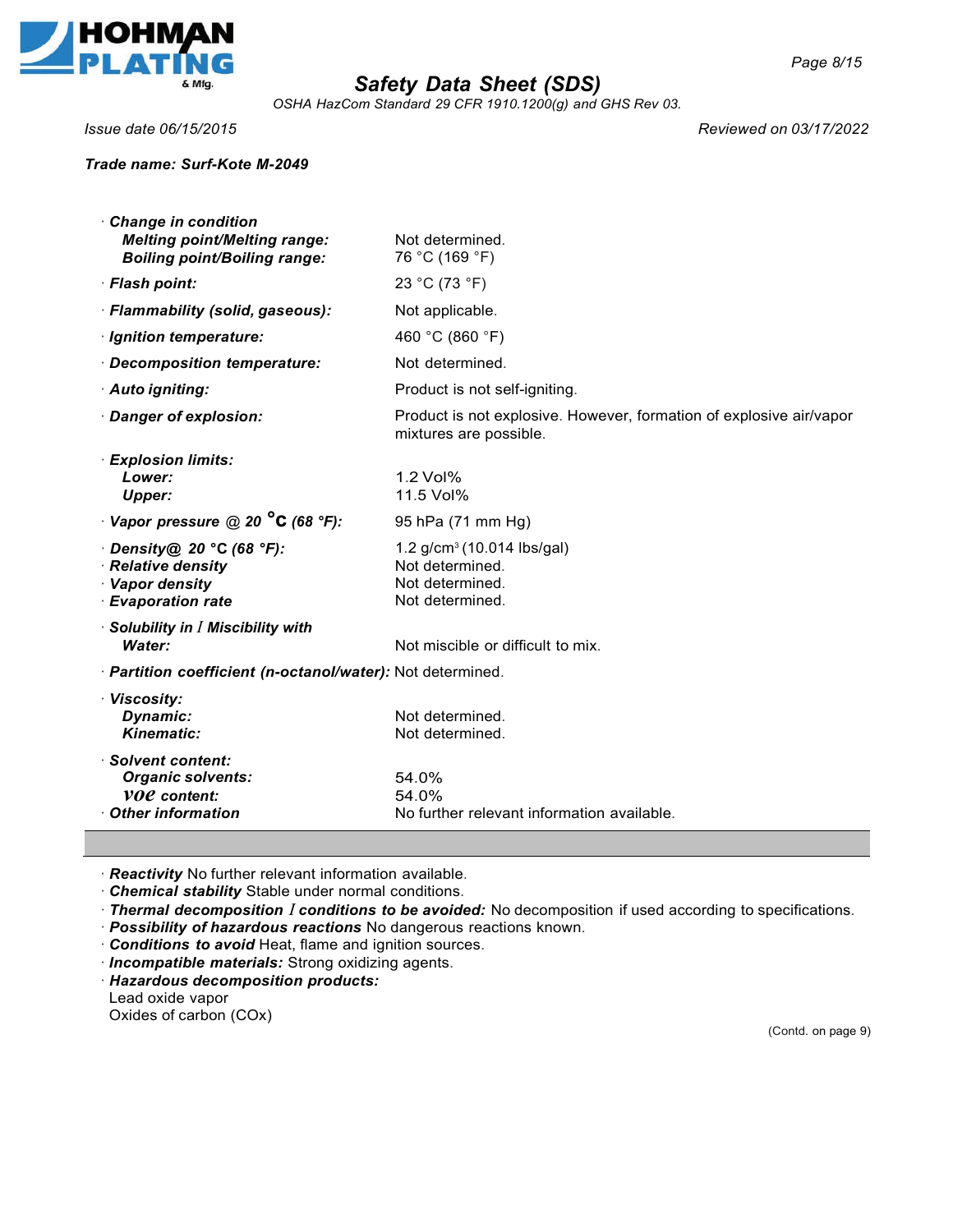

*OSHA HazCom Standard 29 CFR 1910.1200(g) and GHS Rev 03.*

*Issue date 06/15/2015 Reviewed on 03/17/2022*

*Trade name: Surf-Kote M-2049*

| · Information on toxicological effects<br>· Acute toxicity:                                                                                                                                                                                                                                                                                                                                                                                          |                                 |                                                        |  |  |
|------------------------------------------------------------------------------------------------------------------------------------------------------------------------------------------------------------------------------------------------------------------------------------------------------------------------------------------------------------------------------------------------------------------------------------------------------|---------------------------------|--------------------------------------------------------|--|--|
|                                                                                                                                                                                                                                                                                                                                                                                                                                                      |                                 | · LDILC50 values that are relevant for classification: |  |  |
| 108-88-3 Toluene                                                                                                                                                                                                                                                                                                                                                                                                                                     |                                 |                                                        |  |  |
| Oral                                                                                                                                                                                                                                                                                                                                                                                                                                                 | <b>LD50</b>                     | 5000 mg/kg (rat)                                       |  |  |
| Dermal                                                                                                                                                                                                                                                                                                                                                                                                                                               | LD50                            | 12124 mg/kg (rabbit)                                   |  |  |
|                                                                                                                                                                                                                                                                                                                                                                                                                                                      | Inhalative LC50/4 h             | 12.5-28.8 mg/l (rat)                                   |  |  |
|                                                                                                                                                                                                                                                                                                                                                                                                                                                      | 1317-33-5 Molybdenum Disulphide |                                                        |  |  |
| Inhalative   LC50/4 h                                                                                                                                                                                                                                                                                                                                                                                                                                |                                 | 12.82 mg/l (rat)                                       |  |  |
|                                                                                                                                                                                                                                                                                                                                                                                                                                                      | 108-10-1 Methyl isobutyl ketone |                                                        |  |  |
| Oral                                                                                                                                                                                                                                                                                                                                                                                                                                                 | LD50                            | 2080 mg/kg (rat)                                       |  |  |
| Dermal                                                                                                                                                                                                                                                                                                                                                                                                                                               | LD50                            | 16000 mg/kg (rab)                                      |  |  |
|                                                                                                                                                                                                                                                                                                                                                                                                                                                      | Inhalative LC50/4 h             | 8.3-16.6 mg/l (rat)                                    |  |  |
|                                                                                                                                                                                                                                                                                                                                                                                                                                                      | 78-93-3 Methyl ethyl ketone     |                                                        |  |  |
| Oral                                                                                                                                                                                                                                                                                                                                                                                                                                                 | LD50                            | 3300 mg/kg (rat)                                       |  |  |
| Dermal                                                                                                                                                                                                                                                                                                                                                                                                                                               | LD50                            | 5000 mg/kg (rabbit)                                    |  |  |
|                                                                                                                                                                                                                                                                                                                                                                                                                                                      |                                 | Inhalative LC50/96 hours 3130-3320 mg/l (Pimephales)   |  |  |
|                                                                                                                                                                                                                                                                                                                                                                                                                                                      | 1309-64-4 Antimony trioxide     |                                                        |  |  |
| Oral                                                                                                                                                                                                                                                                                                                                                                                                                                                 | <b>LD50</b>                     | >20000 mg/kg (rat)                                     |  |  |
| 71-36-3 Butanol                                                                                                                                                                                                                                                                                                                                                                                                                                      |                                 |                                                        |  |  |
| Oral                                                                                                                                                                                                                                                                                                                                                                                                                                                 | LD50                            | 790 mg/kg (rat)                                        |  |  |
| Dermal                                                                                                                                                                                                                                                                                                                                                                                                                                               | LD50                            | 3400 mg/kg (rabbit)                                    |  |  |
| Inhalative LC50/4 h                                                                                                                                                                                                                                                                                                                                                                                                                                  |                                 | 8000 mg/l (rat)                                        |  |  |
|                                                                                                                                                                                                                                                                                                                                                                                                                                                      |                                 | LC50/96 hours 1376 mg/l (Fathead Minnow)               |  |  |
|                                                                                                                                                                                                                                                                                                                                                                                                                                                      | LC50/48 hrs                     | 1328 mg/l (Water flea)                                 |  |  |
| · Primary irritant effect:<br>$\cdot$ on the skin: Irritant to skin and mucous membranes.<br>$\cdot$ on the eye:<br>Irritating effect.<br>Causes serious eye irritation.<br>· Additional toxicological information:<br>The product shows the following dangers according to internally approved calculation methods for<br>preparations:<br>Harmful<br>Irritant<br>· Carcinogenic categories<br>· /ARC (International Agency for Research on Cancer) |                                 |                                                        |  |  |
| Group 1 - Carcinogenic to humans<br>Group 2A - Probably carcinogenic to humans<br>Group 2B - Possibly carcinogenic to humans<br>Group 3 - Not classifiable as to its carcinogenicity to humans<br>Group 4 - Probably not carcinogenic to humans<br>108-88-3 Toluene<br>3                                                                                                                                                                             |                                 |                                                        |  |  |
|                                                                                                                                                                                                                                                                                                                                                                                                                                                      |                                 |                                                        |  |  |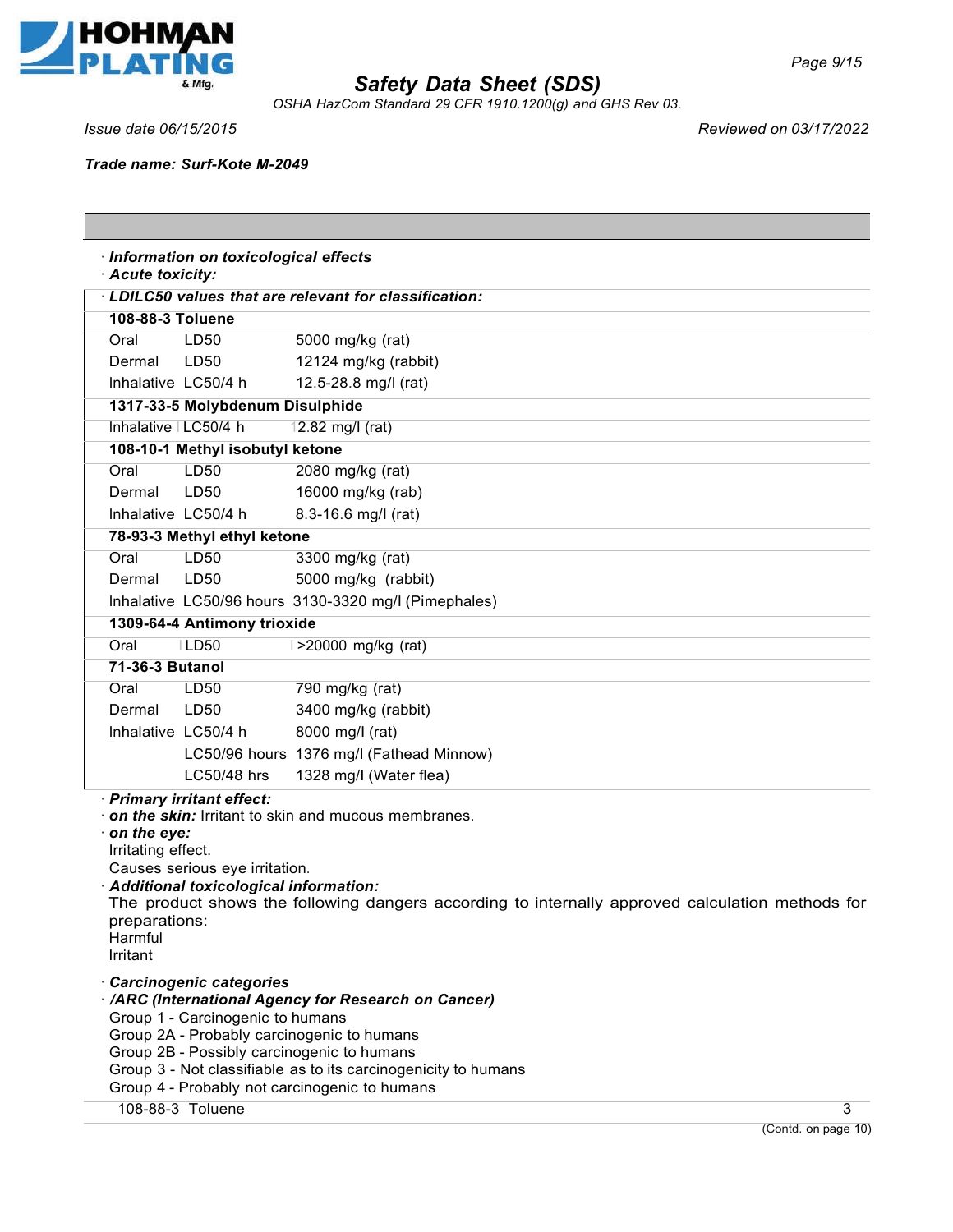

*OSHA HazCom Standard 29 CFR 1910.1200(g) and GHS Rev 03.*

*Page 10/15*

*Issue date 06/15/2015 Reviewed on 03/17/2022*

*Trade name: Surf-Kote M-2049*

| • OSHA-Ca (Occupational Safety & Health Administration) |     |
|---------------------------------------------------------|-----|
| 7446-27-7 trilead bis(orthophosphate)                   | R   |
| · NTP (National Toxicology Program)                     |     |
| 7446-27-7 trilead bis(orthophosphate)                   | 2B  |
| 1309-64-4 Antimony trioxide                             | 2B  |
| 108-10-1 Methyl isobutyl ketone                         | 2B. |
|                                                         |     |

None of the ingredients are listed.

· *Toxicity*

### · *Aquatic toxicity:*

Avoid release into the environment. Runoff from fire control or dilution water may cause pollution.

#### **108-88-3 Toluene**

EC50I10 mg/I (Green algae)

8.0 mg/I (Water flea)

#### **78-93-3 Methyl ethyl ketone**

#### EC50 I 7060 mg/I (daphnia)

- · *Persistence and degradability* No further relevant information available.
- · *Behavior in environmental systems:*
- · *Bioaccumulative potential* No further relevant information available.
- · *Mobility in soil* No further relevant information available.
- · *Ecotoxical effects:*
- · *Remark:* Toxic for fish
- · *Additional ecological information:*
- · *General notes:*

Do not allow product to reach ground water, water course or sewage system.

Danger to drinking water if even small quantities leak into the ground.

Poisonous for fish and plankton in water bodies.

Toxic for aquatic organisms

- · *Results of PBT and vPvB assessment*
- · *PBT:* Not applicable.

· *vPvB:* Not applicable.

· *Other adverse effects* No further relevant information available.

### · *Waste treatment methods*

· *Recommendation:*

Observe all federal, state and local environmental regulations when disposing of this material. Must not be disposed of together with household garbage. Do not allow product to reach sewage system.

· *Uncleaned packagings:*

· *Recommendation:* Disposal must be made according to official regulations.

· *UN-Number*

· *DOT, ADR, IMDG, IATA* UN1992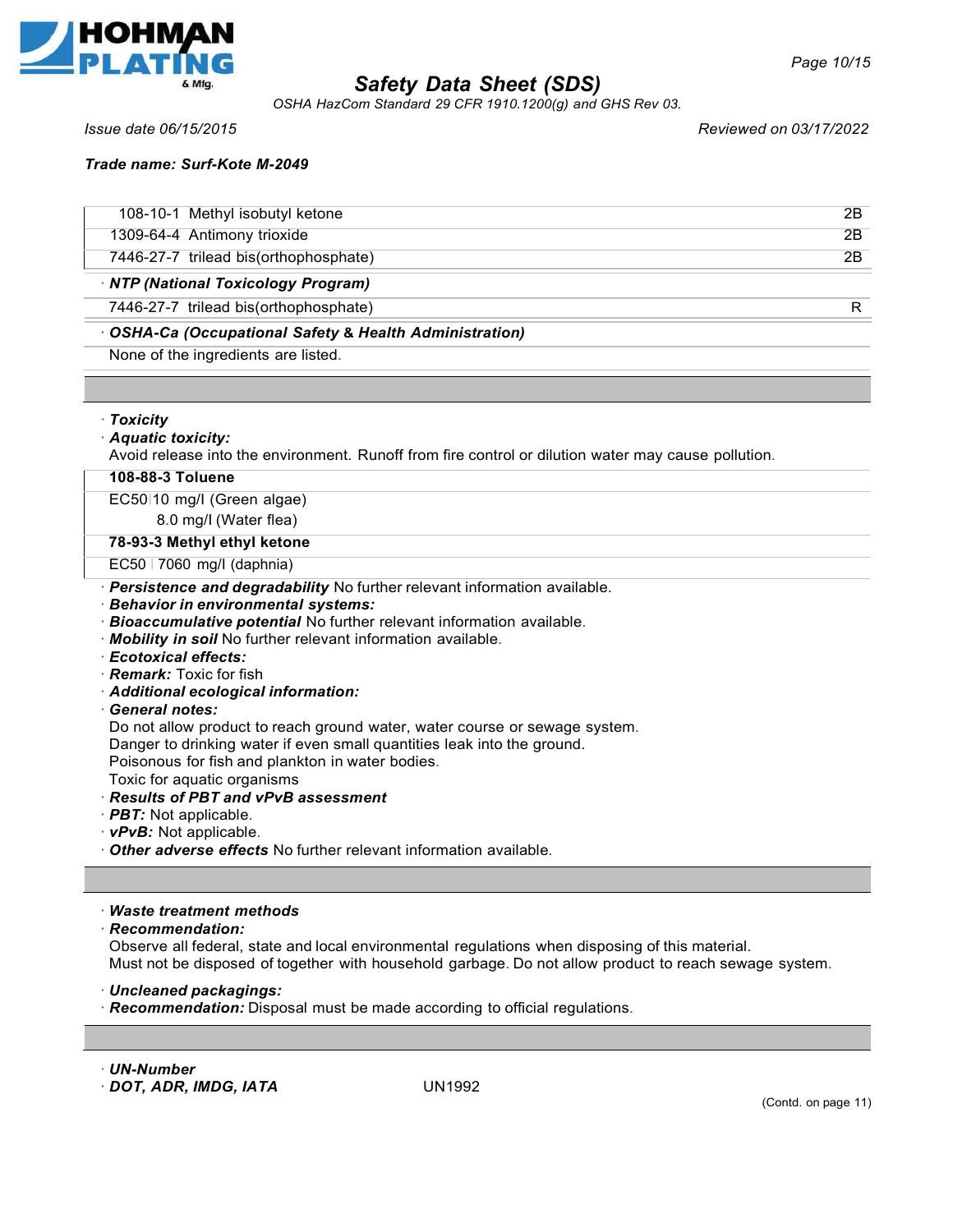

*OSHA HazCom Standard 29 CFR 1910.1200(g) and GHS Rev 03.*

*Issue date 06/15/2015 Reviewed on 03/17/2022*

*Trade name: Surf-Kote M-2049*

· *UN proper shipping name ·DOT*

*·ADR*

*·IMDG*

*·IATA*

· *Transport hazard class(es)*

*·DOT*



· *Label*

*·ADR*



· *Class*

· *Label*

*·IMDG*



· *Class*

· *Label*

# *·IATA*



- · *Class*
- · *Label*
- · *Packing group*
- · *DOT, ADR, IMDG, IATA*
- · *Environmental hazards:*
- · *Special marking (ADR):*
- · *Special precautions for user*
- · *Danger code (Kemler):*
- · *EMS Number:*

Flammable liquids, toxic, n.o.s. (Ethyl methyl ketone, Antimony trioxide) UN1992 Flammable liquids, toxic, n.o.s. (Ethyl methyl ketone,

Antimony trioxide), ENVIRONMENTALLY HAZARDOUS FLAMMABLE LIQUID, TOXIC, N.O.S. (ETHYL METHYL KETONE (METHYL ETHYL KETONE), Antimony trioxide), MARINE POLLUTANT FLAMMABLE LIQUID, TOXIC, N.O.S. (ETHYL METHYL KETONE (METHYL ETHYL KETONE), Antimony trioxide)

3 Flammable liquids 3, 6.1

3 (FT1) Flammable liquids 3+6.1

3 Flammable liquids 3/6.1

3 Flammable liquids 3 (6.1)

### II

Product contains environmentally hazardous substances: trilead bis(orthophosphate) Symbol (fish and tree) Warning: Flammable liquids 336 F-E,S-D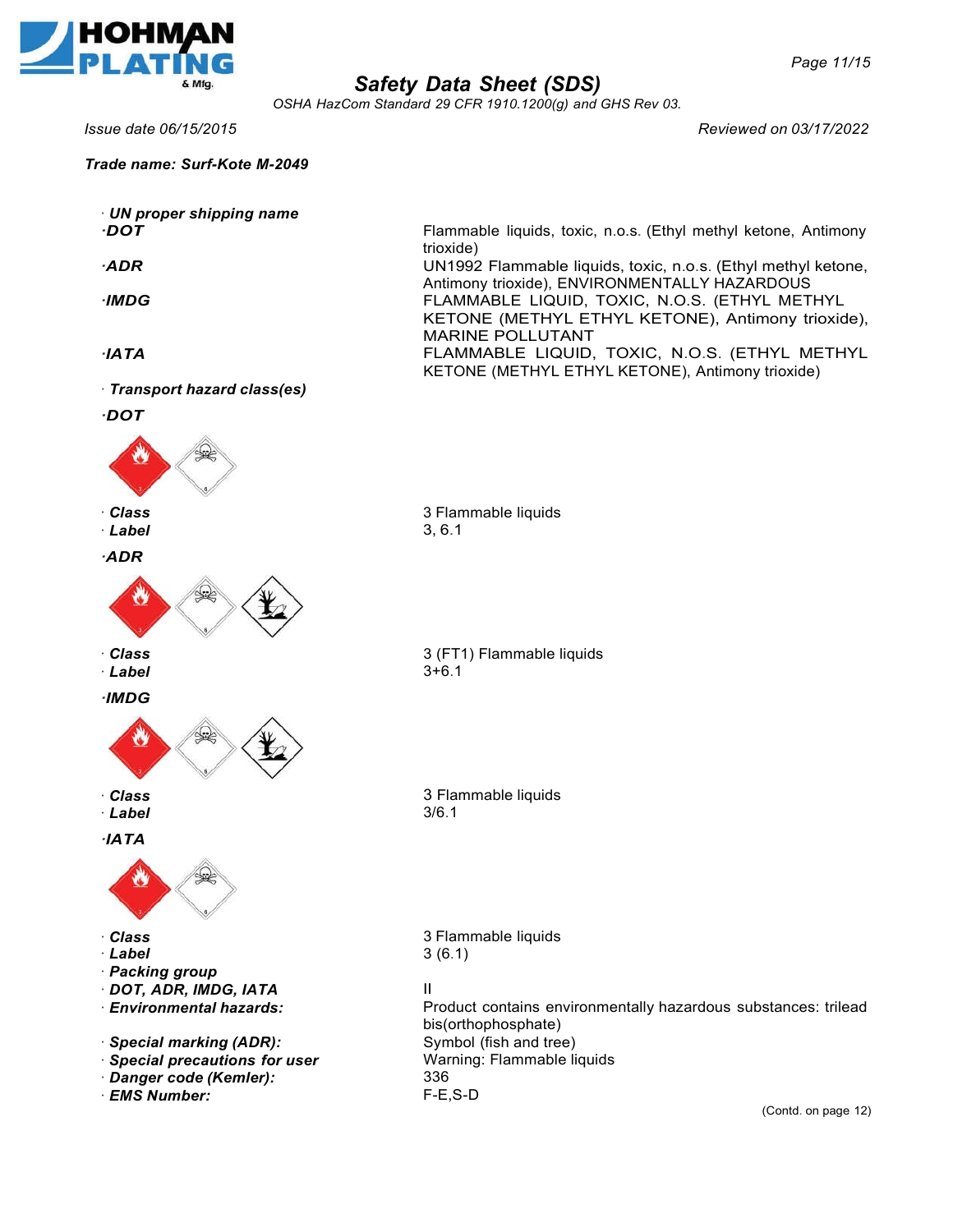

*OSHA HazCom Standard 29 CFR 1910.1200(g) and GHS Rev 03.*

*Trade name: Surf-Kote M-2049*

*Issue date 06/15/2015 Reviewed on 03/17/2022*

| · Transport in bulk according to Annex II of<br><b>MARPOL7318 and the /BC Code</b> | Not applicable.                                                                                                                    |
|------------------------------------------------------------------------------------|------------------------------------------------------------------------------------------------------------------------------------|
| · Transport/Additional information:                                                |                                                                                                                                    |
| ·DOT                                                                               |                                                                                                                                    |
| <b>Quantity limitations</b>                                                        | On passenger aircrafUrail: 1 L<br>On cargo aircraft only: 60 L                                                                     |
| ADR-                                                                               |                                                                                                                                    |
| $\cdot$ Excepted quantities (EQ)                                                   | Code:E2<br>Maximum net quantity per inner packaging: 30 ml<br>Maximum net quantity per outer packaging: 500 ml                     |
| ·IMDG                                                                              |                                                                                                                                    |
| $\cdot$ Limited quantities (LQ)                                                    | 1L                                                                                                                                 |
| · Excepted quantities (EQ)                                                         | Code:E2<br>Maximum net quantity per inner packaging: 30 ml<br>Maximum net quantity per outer packaging: 500 ml                     |
| · UN nModel Regu/ationn:                                                           | UN1992, Flammable liquids, toxic, n.o.s. (Ethyl methyl ketone,<br>Antimony trioxide), ENVIRONMENTALLY HAZARDOUS, 3<br>$(6.1)$ , II |

· *Safety, health and environmental regulations/legislation specific for the substance or mixture* · *Sara*

| Section 355 (extremely hazardous substances):               |  |
|-------------------------------------------------------------|--|
| None of the ingredients are listed.                         |  |
| Section 313 (Specific toxic chemical listings):             |  |
| 108-88-3 Toluene                                            |  |
| 108-10-1 Methyl isobutyl ketone                             |  |
| 1309-64-4 Antimony trioxide                                 |  |
| 7446-27-7 trilead bis(orthophosphate)                       |  |
| 71-36-3 Butanol                                             |  |
| · TSCA (Toxic Substances Control Act):                      |  |
| All ingredients are listed.                                 |  |
| California Proposition 65                                   |  |
| Chemicals known to cause cancer:                            |  |
| 108-10-1 Methyl isobutyl ketone                             |  |
| 1309-64-4 Antimony trioxide                                 |  |
| 7446-27-7 trilead bis(orthophosphate)                       |  |
| Chemicals known to cause reproductive toxicity for females: |  |
| 108-88-3   Toluene                                          |  |
| Chemicals known to cause reproductive toxicity for males:   |  |
| None of the ingredients are listed.                         |  |
| Chemicals known to cause developmental toxicity:            |  |
| 108-88-31 Toluene                                           |  |
| 108-10-1 Methyl isobutyl ketone                             |  |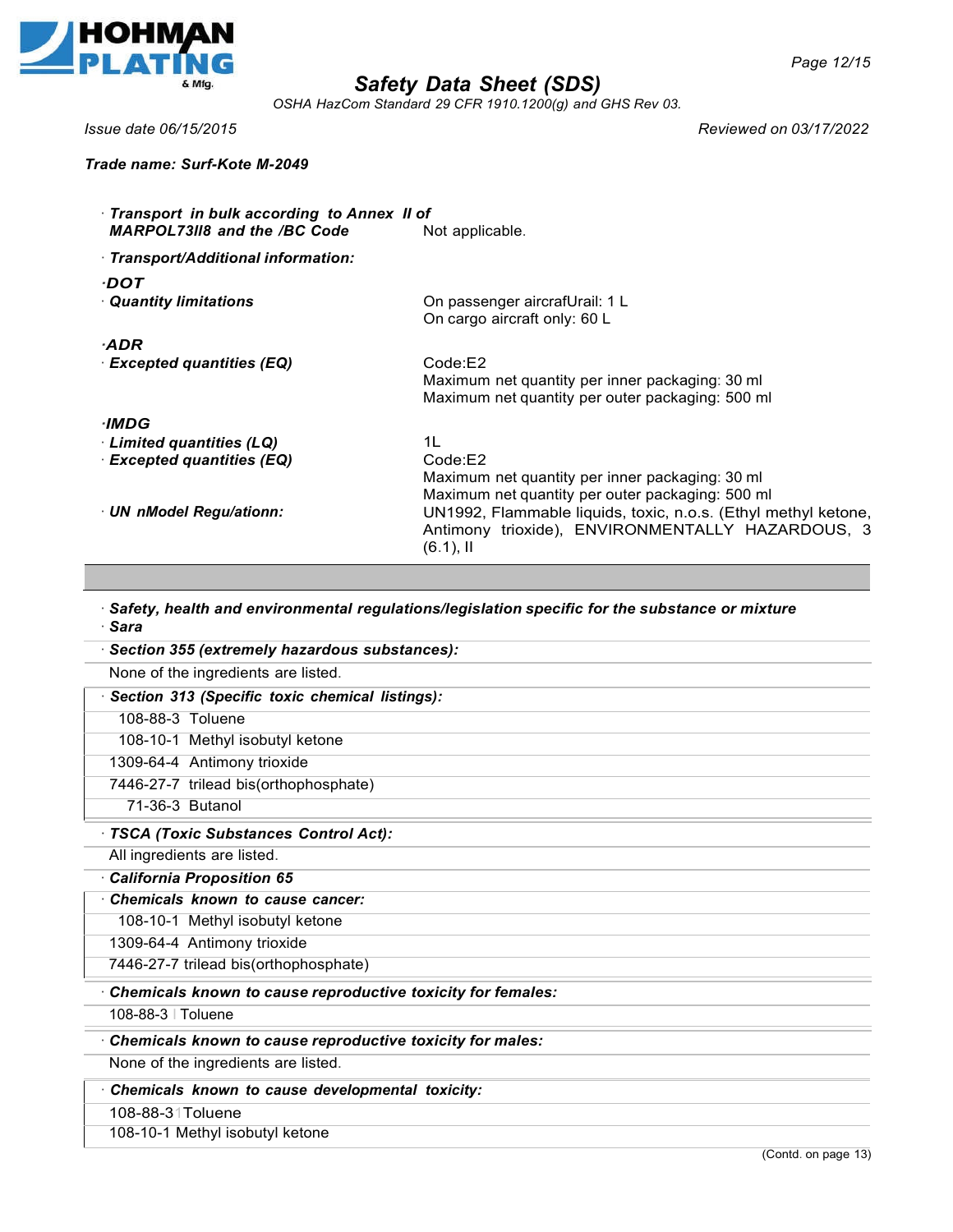

*OSHA HazCom Standard 29 CFR 1910.1200(g) and GHS Rev 03.*

*Trade name: Surf-Kote M-2049*

*Issue date 06/15/2015 Reviewed on 03/17/2022*

*Page 13/15*

|                            | · Carcinogenic categories                                                                |    |
|----------------------------|------------------------------------------------------------------------------------------|----|
|                            | · EPA (Environmental Protection Agency)                                                  |    |
| 108-88-3 Toluene           |                                                                                          |    |
|                            | 108-10-1 Methyl isobutyl ketone                                                          |    |
|                            | 7446-27-7 trilead bis(orthophosphate)                                                    | B2 |
| 71-36-3 Butanol            |                                                                                          | D  |
|                            | TLV (Threshold Limit Value established by ACGIH)                                         |    |
| 108-88-3 Toluene           |                                                                                          | A4 |
|                            | 1309-64-4 Antimony trioxide                                                              | A2 |
|                            | 7446-27-7 trilead bis(orthophosphate)                                                    | A3 |
|                            | · NIOSH-Ca (National Institute for Occupational Safety and Health)                       |    |
|                            | None of the ingredients are listed.                                                      |    |
| $\cdot$ GHS label elements | The product is classified and labeled according to the Globally Harmonized System (GHS). |    |

#### · *Hazard pictograms*



### · *Signal word* Danger

· *Hazard-determining components of labeling:*

Molybdenum Disulphide **Toluene** Methyl isobutyl ketone trilead bis(orthophosphate) Antimony trioxide

#### · *Hazard statements*

Flammable liquid and vapor. Harmful if inhaled. Causes skin irritation. Causes serious eye irritation. Suspected of causing cancer. May damage fertility or the unborn child. May cause respiratory irritation. May cause drowsiness or dizziness. May cause damage to organs through prolonged or repeated exposure. May be fatal if swallowed and enters airways. Toxic to aquatic life with long lasting effects. · *Precautionary statements* Keep away from heat/sparks/open flames/hot surfaces. - No smoking. Use explosion-proof electrical/ventilating/lighting/equipment. Do not breathe dust/fume/gas/mist/vapors/spray. Avoid breathing dust/fume/gas/mist/vapors/spray. Use only outdoors or in a well-ventilated area. Wear protective gloves / eye protection / face protection. Wear protective gloves. Wear eye protection / face protection. Ground/bond container and receiving equipment.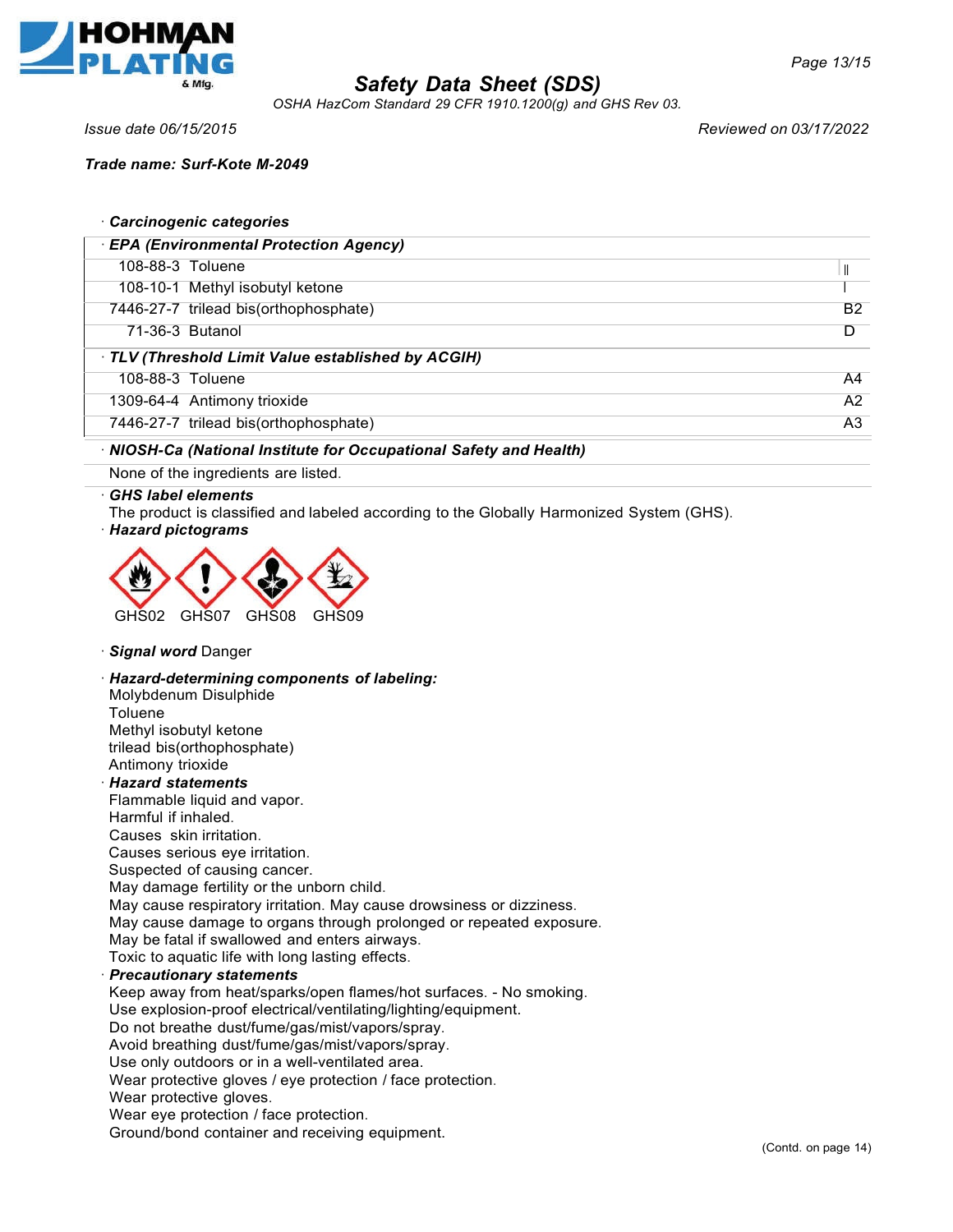

*OSHA HazCom Standard 29 CFR 1910.1200(g) and GHS Rev 03.*

*Issue date 06/15/2015 Reviewed on 03/17/2022*

#### *Trade name: Surf-Kote M-2049*

Use only non-sparking tools. Avoid release to the environment. Take precautionary measures against static discharge. Wash thoroughly after handling. Obtain special instructions before use. Do not handle until all safety precautions have been read and understood. If swallowed: Immediately call a poison center/doctor. IF ON SKIN (or hair): Remove/Take off immediately all contaminated clothing. Rinse skin with water/shower. If in eyes: Rinse cautiously with water for several minutes. Remove contact lenses, if present and easy to do. Continue rinsing. Specific treatment (see supplementary first aid instructions on this Safety Data Sheet). IF INHALED: Remove victim to fresh air and keep at rest in a position comfortable for breathing. Call a poison center/doctor if you feel unwell. IF exposed or concerned: Get medical advice/attention. If skin irritation occurs: Get medical advice/attention. If eye irritation persists: Get medical advice/attention. Get medical advice/attention if you feel unwell. Do NOT induce vomiting. In case of fire: Use for extinction: CO2, powder or water spray. If on skin: Wash with plenty of water. Collect spillage. Take off contaminated clothing and wash it before reuse. Store locked up. Store in a well-ventilated place. Keep container tightly closed. Store in a well-ventilated place. Keep cool. Dispose of contents/container in accordance with local/regional/national/international regulations. · *National regulations:* The product is subject to be classified according with the latest version of the regulations on hazardous substances. · *State Right to Know* CAS: 108-88-3 Toluene 15-35% RTECS: XS 5250000 **6** Flam. Liq. 2, H225; **8** Repr. 2, H361; STOT RE 2, H373; Asp. Tox. 1, H304; Skin Irrit. 2, H315; STOT SE 3, H336 CAS: 1317-33-5 I Molybdenum Disulphide RTECS: QA 4697000 **Acute Tox. 4, H332** 15-35% CAS: 108-10-1 RTECS: SA 9275000 Methyl isobutyl ketone **Exam. Liq. 2, H225; Care. 2, H351; O Acute Tox. 4, H332; Eye Irrit. 2A,** H319; STOT SE 3, H335 15-35% CAS: 78-93-3 RTECS: EL 6475000 Methyl ethyl ketone **Example 2, H225; COVER 15 FOR 15 H236** Flam. Liq. 2, H225; Cye Irrit. 2A, H319; STOT SE 3, H336 15-35%

CAS: 28470-78-2 Formaldehyde Polymer with 3-Chloro-1-Propene & Phenol 15-35% Skin lrrit. 2, H315; STOT SE 3, H335; Eye lrrit. 2B, H320 CAS: 1309-64-4 Antimony trioxide **Care. 2, H351** 2-12% All ingredients are listed.

· *Chemical safety assessment:* A Chemical Safety Assessment has not been carried out.

The information and recommendations in this safety data sheet are, to the best of our knowledge, accurate as of the date of issue. Nothing herein shall be deemed to create warranty, expressed or implied, and shall not establish a legally valid contractual relationship. It is the responsibility of the user to determine applicability of